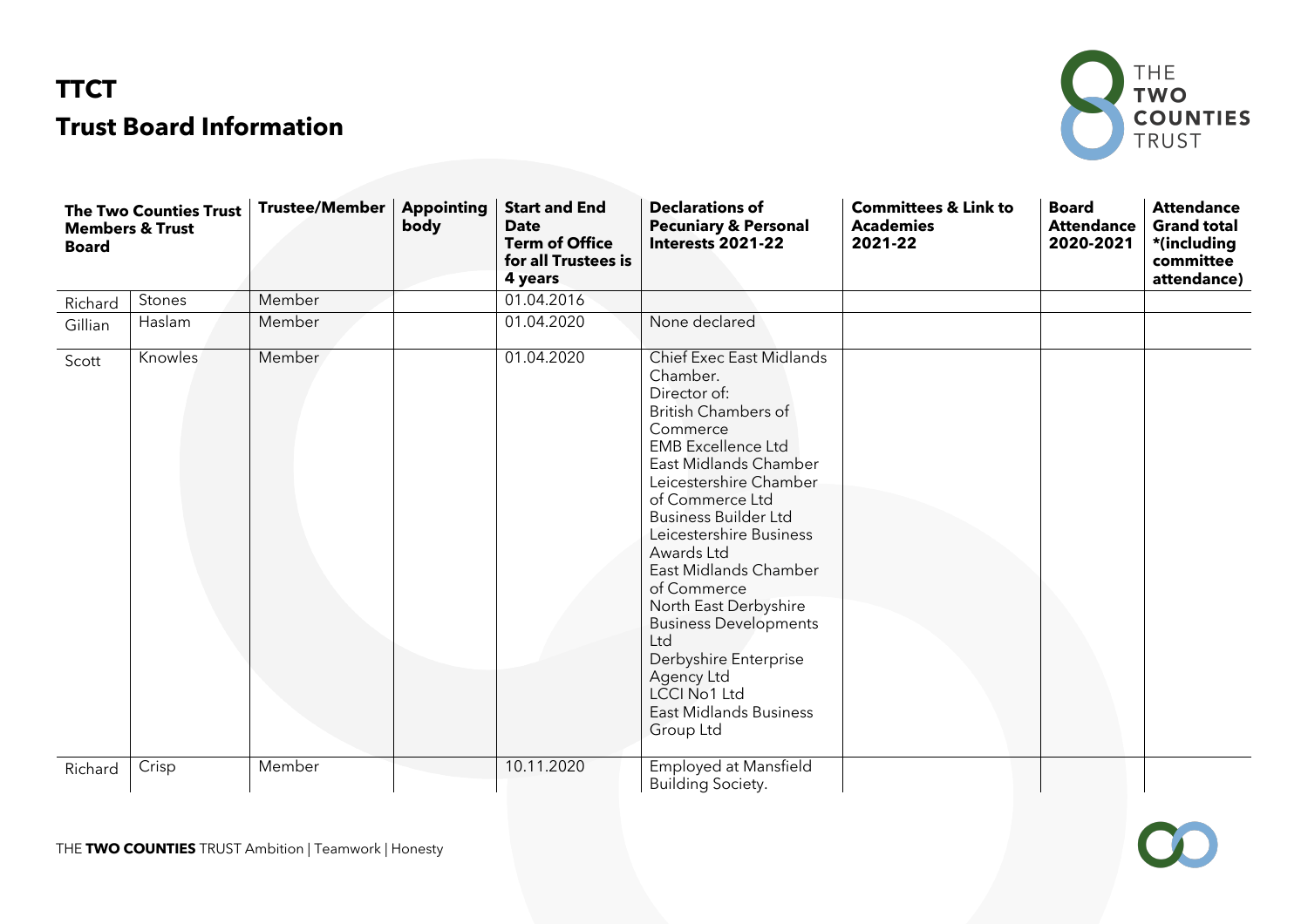|                                                      |            |                         |                            |                           | Governor at St John's C of<br>E, Stapleford since<br>12.11.15                                                                                                                                                                                                                                                                                                                               |                                                                                                                               |     |       |  |
|------------------------------------------------------|------------|-------------------------|----------------------------|---------------------------|---------------------------------------------------------------------------------------------------------------------------------------------------------------------------------------------------------------------------------------------------------------------------------------------------------------------------------------------------------------------------------------------|-------------------------------------------------------------------------------------------------------------------------------|-----|-------|--|
| Karen                                                | Potts      | Trustee - Chair         | Appointed<br>by<br>Members | 01.04.2020-<br>31.03.2024 | <b>Director of Lean Business</b><br>Services Ltd<br>Potts Developments Ltd<br><b>Two Counties Trading</b><br>Company<br>Trustee of Jigsaw Homes<br>Midlands<br>Trustee of Prada-Willi<br>Syndrome Association UK<br>Chair of Governors Pilsley<br>Primary School since<br>February 2018                                                                                                     | Trading Company,<br>Remuneration<br>Committee.                                                                                | 7/8 | 13/14 |  |
| Ruth                                                 | Wheelhouse | Trustee - Vice<br>Chair | Appointed<br>by<br>Members | 01.04.2020-<br>31.03.2024 | Director of Two Counties<br><b>Trading Company</b><br>Chair of Governors<br>Ashfield School -<br>Governor since 2006                                                                                                                                                                                                                                                                        | Trading Company,<br>Remuneration<br>Committee (Chair).<br>Linked to: Selston High<br>School &<br>Ashfield School              | 8/8 | 14/14 |  |
| Alison                                               | Chmiel     | Trustee                 | Appointed<br>by Trustees   | 04.12.2017-<br>03.12.2021 | <b>Employed at and Director</b><br>of Mansfield Building<br>Society<br>Employed at Xpertise<br>Recruitment Ltd<br>Director of The Alexander<br>Workshop Ltd. Husband<br>also a Director.<br>Fellow of The Chartered<br>Institute of Management<br>Accountants.<br>Member of Advisory<br>Board for CP Riverside<br>School (Part of East<br>Midlands Education Trust)<br>since December 2016. | Risk & Audit Committee<br><b>Finance Committee</b><br>(Chair).<br>Linked to: Frederick Gent<br>School<br>Link Trustee for SEN | 8/8 | 14/14 |  |
| THE TWO COUNTIES TRUST Ambition   Teamwork   Honesty |            |                         |                            |                           |                                                                                                                                                                                                                                                                                                                                                                                             |                                                                                                                               |     |       |  |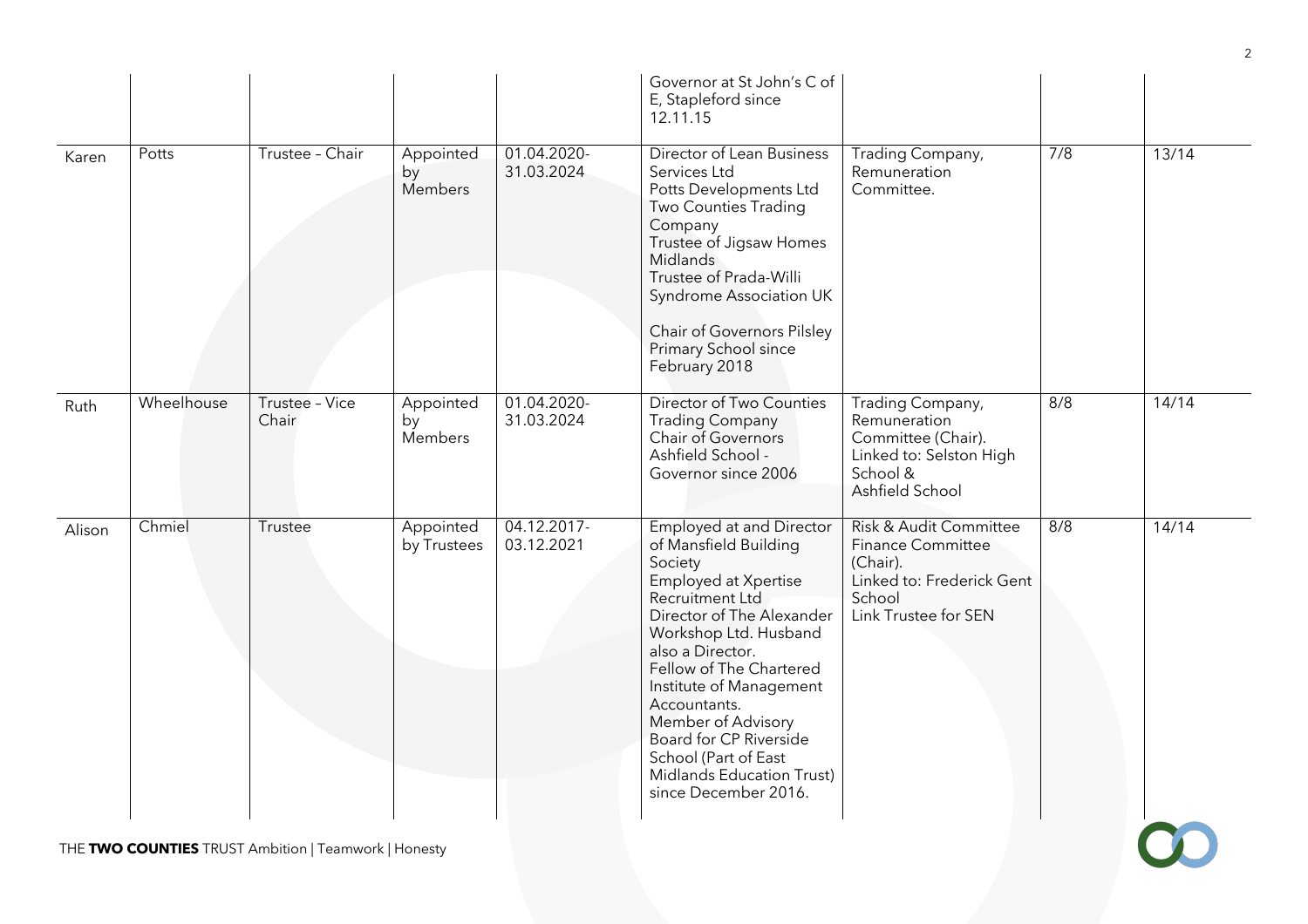| Chris                                                | Hallam      | Trustee | Appointed<br>by Trustees   | 04.12.2017-<br>03.12.2021             | CEO at Charity<br>Consultant<br>Trustee Derbyshire<br>Community Transport<br><b>CH Coaching Solutions</b><br>Ltd<br>Member of British<br>Psychology Society                           | Risk & Audit Committee,<br>Trading Company (Chair)<br>Linked to: Springwell<br>Community College &<br>Swanwick Hall School<br>Link Trustee for<br>Safeguarding and GDPR | 8/8 | 14/15 |  |
|------------------------------------------------------|-------------|---------|----------------------------|---------------------------------------|---------------------------------------------------------------------------------------------------------------------------------------------------------------------------------------|-------------------------------------------------------------------------------------------------------------------------------------------------------------------------|-----|-------|--|
| lan                                                  | Greenaway   | Trustee | Appointed<br>by<br>Members | 01.04.2020-<br>31.03.2024             | Company Director &<br>Trustee at MTM Products<br>(ISPP) Ltd<br>Member of FICM<br>Member of MIET                                                                                       | Risk & Audit Committee<br>(Chair), Finance<br>Committee<br>Linked to: The Manor<br>Academy                                                                              | 8/8 | 14/14 |  |
| Andrew                                               | Durrant     | Trustee | Appointed<br>by Trustees   | $9.12.2019 -$<br>8.12.2023            | Director of Race<br>Technology Ltd<br>Trustee of Elvaston Castle<br>and Country House since<br>2019<br>Member of Entrepreneur<br>in Residence, University<br>of Nottingham since 2020 | Finance Committee,<br>Remuneration<br>Committee.<br>Linked to: Friesland<br>School                                                                                      | 8/8 | 11/12 |  |
| Simon                                                | Higginson   | Trustee | Appointed<br>by Trustees   | $14.10.21 -$<br>13.10.2025            | Employed by & Director<br>of STAC Consult Ltd<br><b>FRICS</b><br>Owner of shares in<br><b>Balfours Beatty PLC and</b><br>Lend Lease Limited<br>Daughter is employed at<br>Dains       | Linked to: Wilsthorpe<br>School                                                                                                                                         |     |       |  |
| Lisa                                                 | Harrison    | Trustee | Appointed<br>by Trustees   | $15.12.21 -$<br>14.12.25              | Employment:<br><b>Spencer Academies Trust</b><br>OFSTED - Ofsted<br>Inspector Role                                                                                                    |                                                                                                                                                                         |     |       |  |
| Ray                                                  | Ruszczynski | Trustee | Appointed<br>by<br>Members | 01.04.2020-<br>Resigned<br>18.04.2021 |                                                                                                                                                                                       |                                                                                                                                                                         | 5/6 | 6/7   |  |
| THE TWO COUNTIES TRUST Ambition   Teamwork   Honesty |             |         |                            |                                       |                                                                                                                                                                                       |                                                                                                                                                                         |     |       |  |

3